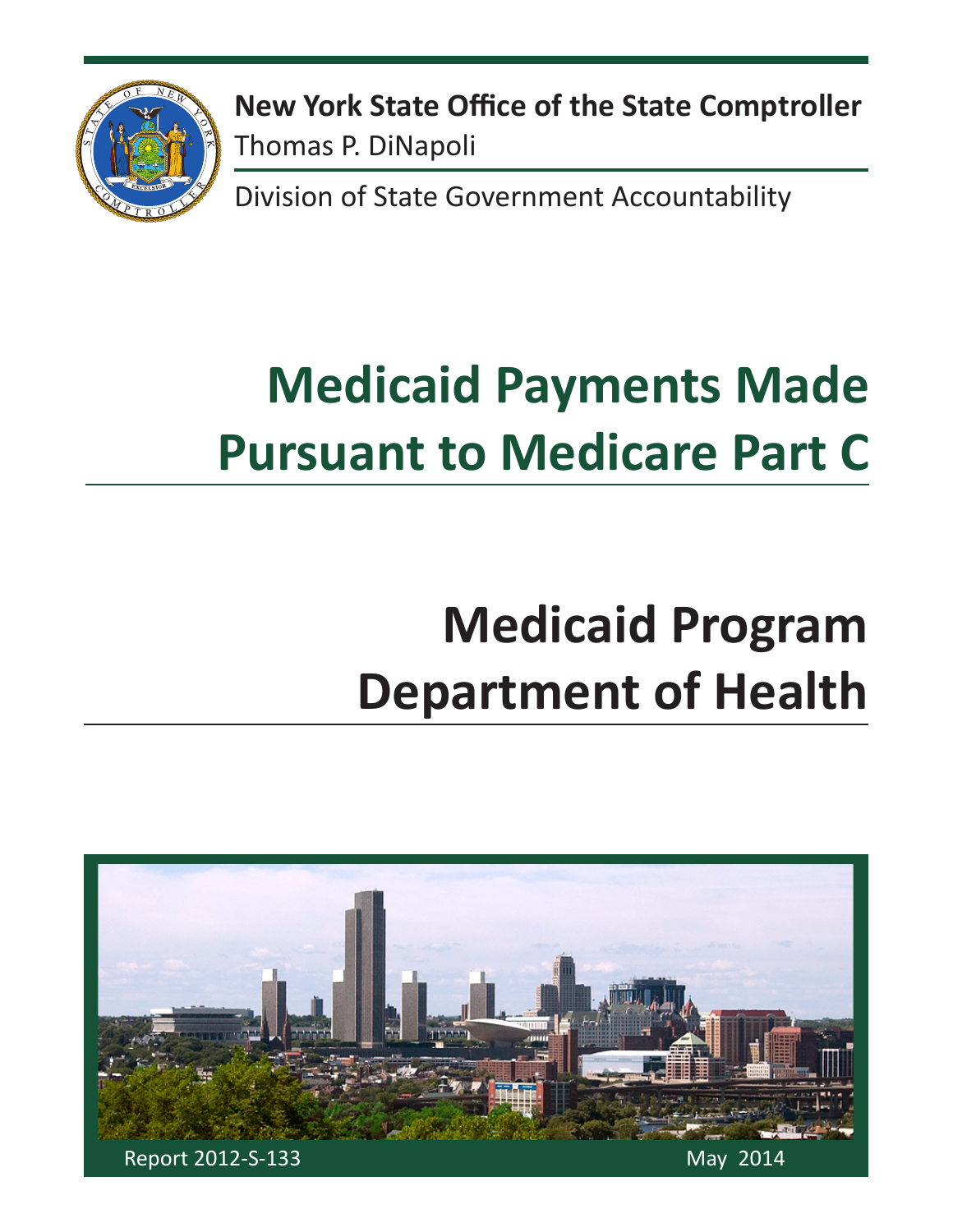# **Executive Summary**

### **Purpose**

To determine if Medicaid made excessive payments for Medicare Part C cost-sharing liabilities. The audit covered the period January 2008 through November 2012.

### **Background**

Many Medicaid recipients are also enrolled in Medicare. Such recipients are commonly referred to as "dual-eligibles." In 1997, Congress established Medicare Part C, also known as Medicare managed care or Medicare Advantage. Under Medicare Part C, private managed care companies administer Medicare benefits. These Medicare Advantage Plans typically have networks of participating providers they reimburse directly for services provided to enrollees. For dual-eligible persons, plan providers bill Medicaid directly for the enrollee's Part C cost-sharing liabilities (deductibles, coinsurance and copayments). In New York, Medicaid pays the entire Part C costsharing amount claimed, regardless of the amount.

### **Key Findings**

- During the audit period, Medicaid could have saved up to \$69 million if it limited payments of Medicare Part C cost-sharing liabilities such that the total Medicare and Medicaid payment for a service did not exceed Medicaid's normal service fee. Other states already use this approach and New York uses this approach to limit payments for certain other Medicare cost-sharing liabilities.
- For example, a Medicaid recipient with Medicare Part C coverage received outpatient surgery for a pacemaker, for which a Medicare Advantage Plan paid the provider \$25,322. In comparison, Medicaid's fee for the procedure was \$13,180 - far less than Medicare's payment. Nevertheless, Medicaid paid the provider \$5,848 for coinsurance because there are no limits on Part C costsharing. If the Department limited payment of Part C coinsurance so that the Medicare and Medicaid payment in total did not exceed Medicaid's fee, Medicaid would not have paid the coinsurance.
- In addition, we determined Medicaid made \$1.6 million in overpayments for Medicare Part C cost-sharing because recipients were not enrolled in Part C.

### **Key Recommendations**

- Re-evaluate the reimbursement methodology for Medicare Part C cost-sharing, including a review of other states' policies.
- Review the \$1.6 million in Medicaid payments for Medicare Part C cost-sharing liabilities for recipients who were not covered by Part C. Recover overpayments as appropriate.

### **Other Related Audits/Reports of Interest**

[Department of Health: Medicaid Payments to Selected Providers for Services to Recipients With](http://osc.state.ny.us/audits/allaudits/093011/10s22.pdf)  [Medicare Part C Coverage \(2010-S-22\)](http://osc.state.ny.us/audits/allaudits/093011/10s22.pdf)

[Department of Health: Excessive Medicaid Payments for Services to Recipients Receiving Medicare](http://osc.state.ny.us/audits/allaudits/093010/09s64.pdf)  [Benefits \(2009-S-64\)](http://osc.state.ny.us/audits/allaudits/093010/09s64.pdf)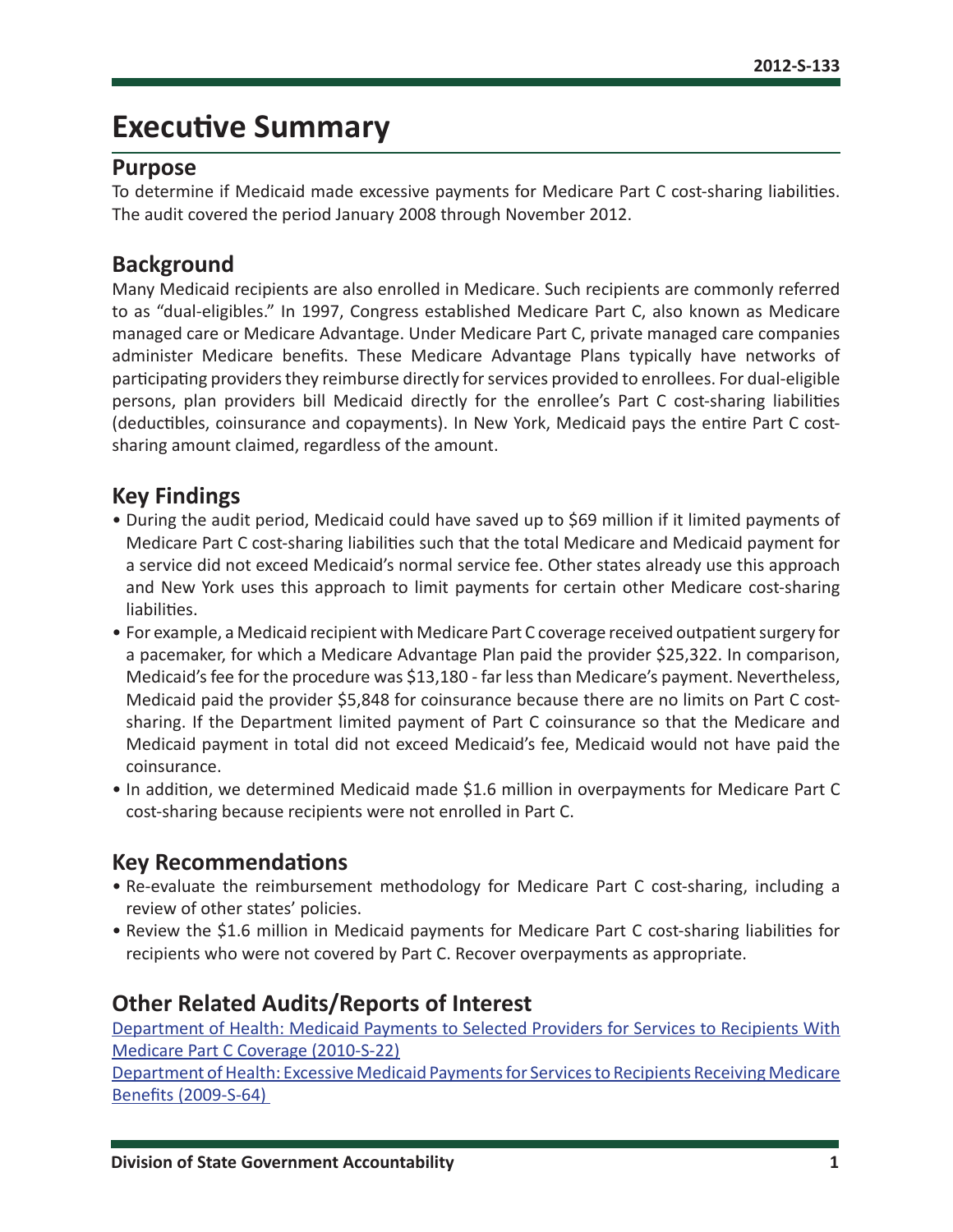# **State of New York Office of the State Comptroller**

### **Division of State Government Accountability**

May 9, 2014

Dr. Howard Zucker Acting Commissioner Department of Health Corning Tower Empire State Plaza Albany, NY 12237

Dear Dr. Zucker:

The Office of the State Comptroller is committed to helping State agencies, public authorities and local government agencies manage government resources efficiently and effectively and, by so doing, providing accountability for tax dollars spent to support government operations. The Comptroller oversees the fiscal affairs of State agencies, public authorities and local government agencies, as well as their compliance with relevant statutes and their observance of good business practices. This fiscal oversight is accomplished, in part, through our audits, which identify opportunities for improving operations. Audits can also identify strategies for reducing costs and strengthening controls that are intended to safeguard assets.

Following is a report of our audit of the Medicaid Program entitled *Medicaid Payments Made Pursuant to Medicare Part C.* This audit was performed pursuant to the State Comptroller's authority under Article V, Section 1 of the State Constitution and Article II, Section 8 of the State Finance Law.

This audit's results and recommendations are resources for you to use in effectively managing your operations and in meeting the expectations of taxpayers. If you have any questions about this report, please feel free to contact us.

Respectfully submitted,

*Office of the State Comptroller Division of State Government Accountability*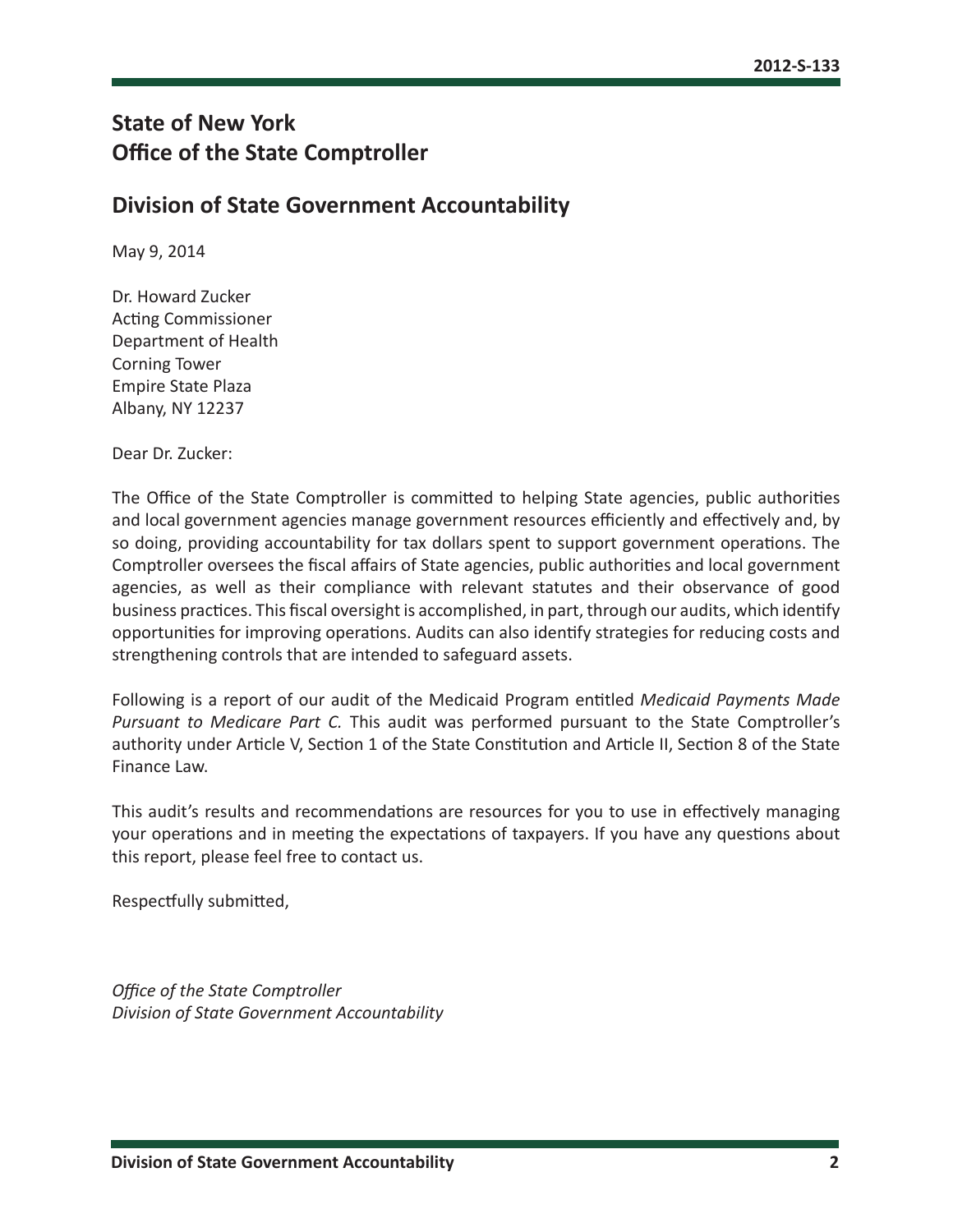# **Table of Contents**

| Background                                                     | 3  |
|----------------------------------------------------------------|----|
| <b>Audit Findings and Recommendations</b>                      | 5  |
| Excessive Payments of Medicare Part C Cost-Sharing Liabilities | 5  |
| Recommendations                                                | 8  |
| Overpayments for People Not Enrolled in Medicare Part C        | 8  |
| Recommendation                                                 | 9  |
| Questionable Payments for People Enrolled in Medicaid          |    |
| <b>Advantage Plans</b>                                         | 9  |
| Recommendations                                                | 10 |
| <b>Audit Scope and Methodology</b>                             | 10 |
| Authority                                                      | 11 |
| <b>Reporting Requirements</b>                                  | 11 |
| <b>Contributors to This Report</b>                             | 12 |
| <b>Agency Comments</b>                                         | 13 |
| <b>State Comptroller's Comments</b>                            | 17 |

**State Government Accountability Contact Information: Audit Manager:** Andrea Inman **Phone:** (518) 474-3271 **Email:** StateGovernmentAccountability@osc.state.ny.us **Address:** Office of the State Comptroller Division of State Government Accountability 110 State Street, 11th Floor Albany, NY 12236

This report is also available on our website at: www.osc.state.ny.us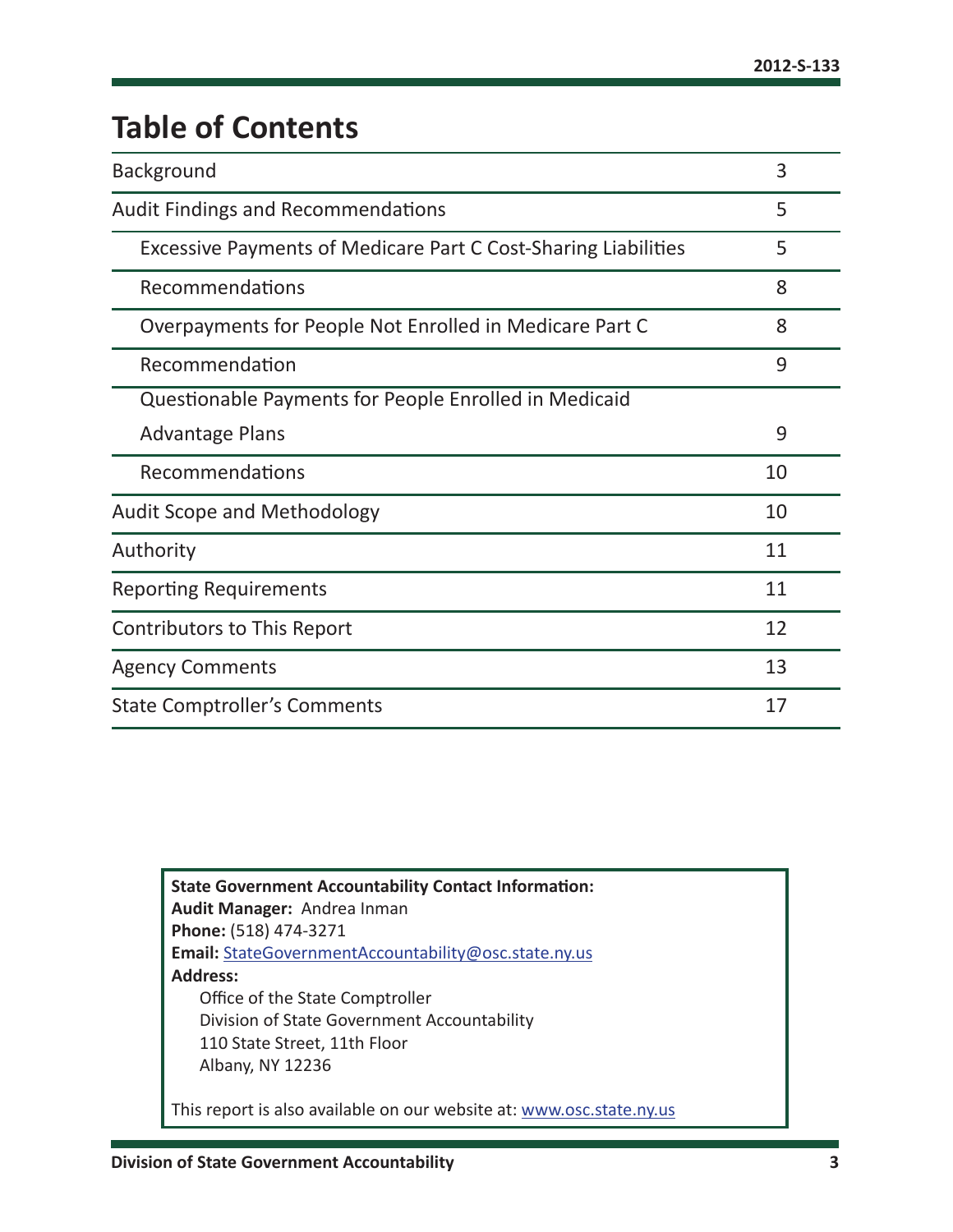# **Background**

Medicaid is a federal, State and local government program that provides a wide range of medical services to those who are economically disadvantaged and/or have special health care needs. The federal government funds about 48.25 percent of New York's Medicaid claim costs; the State funds about 34.25 percent; and the localities (the City of New York and counties) fund the remaining 17.5 percent. For the fiscal year ended March 31, 2012, New York's Medicaid program had more than 5.5 million enrollees and Medicaid claim costs totaled about \$50 billion.

The Department of Health (Department) administers the Medicaid program in New York State. Many of the State's Medicaid recipients are also enrolled in Medicare, the federal health care program for people 65 years of age and older and people under 65 years old with certain disabilities. Individuals enrolled in both programs are commonly referred to as "dual-eligibles." Generally, Medicare is the primary payer for medical services provided to dual-eligible recipients. Medicaid typically pays for any remaining balance not covered by Medicare. These cost-sharing liabilities include Medicare deductibles, coinsurance and copayments. Medicaid payments, including those for Medicare cost-sharing liabilities, are made through eMedNY, the Department's automated claims processing and payment system.

The Medicare program has multiple parts. Medicare Part A provides hospital insurance, including inpatient care; and Medicare Part B provides medical insurance for doctors' services and outpatient care. In 1997, Congress established Medicare Part C, also known as Medicare Advantage or Medicare managed care. Under Medicare Part C, private companies administer Medicare benefits by offering different health care plans tailored to the specific needs of Medicare enrollees. Medicare Advantage Plans must include all Medicare-approved services traditionally provided under Parts A and B. Also, Medicare Advantage Plans may provide additional benefits such as dental and vision coverage, or reductions in cost-sharing liabilities for certain services.

Under Medicare Part C, Medicare pays a fixed amount, for each enrollee, every month to companies offering Medicare Advantage Plans. Medicare Advantage Plans typically have networks of participating providers that they reimburse directly for services provided to their enrollees. For dual-eligible individuals also enrolled in Medicaid, plan providers bill Medicaid directly for the enrollee's cost-sharing liabilities (such as coinsurance). In New York, the Medicaid program pays the entire cost-sharing liability billed by the provider, regardless of the amount requested.

The number of New York State Medicaid recipients enrolling in a Medicare Advantage Plan has grown in recent years. Consequently, so have Part C Medicaid expenditures. About 259,000 Medicaid recipients were enrolled in a Medicare Advantage Plan on January 1, 2012, up 44 percent from about 179,000 on January 1, 2008. Medicaid expenditures for Medicare Part C claims for the five years ended December 31, 2012 totaled almost \$902 million. Of that amount, about \$497 million occurred in 2012 alone.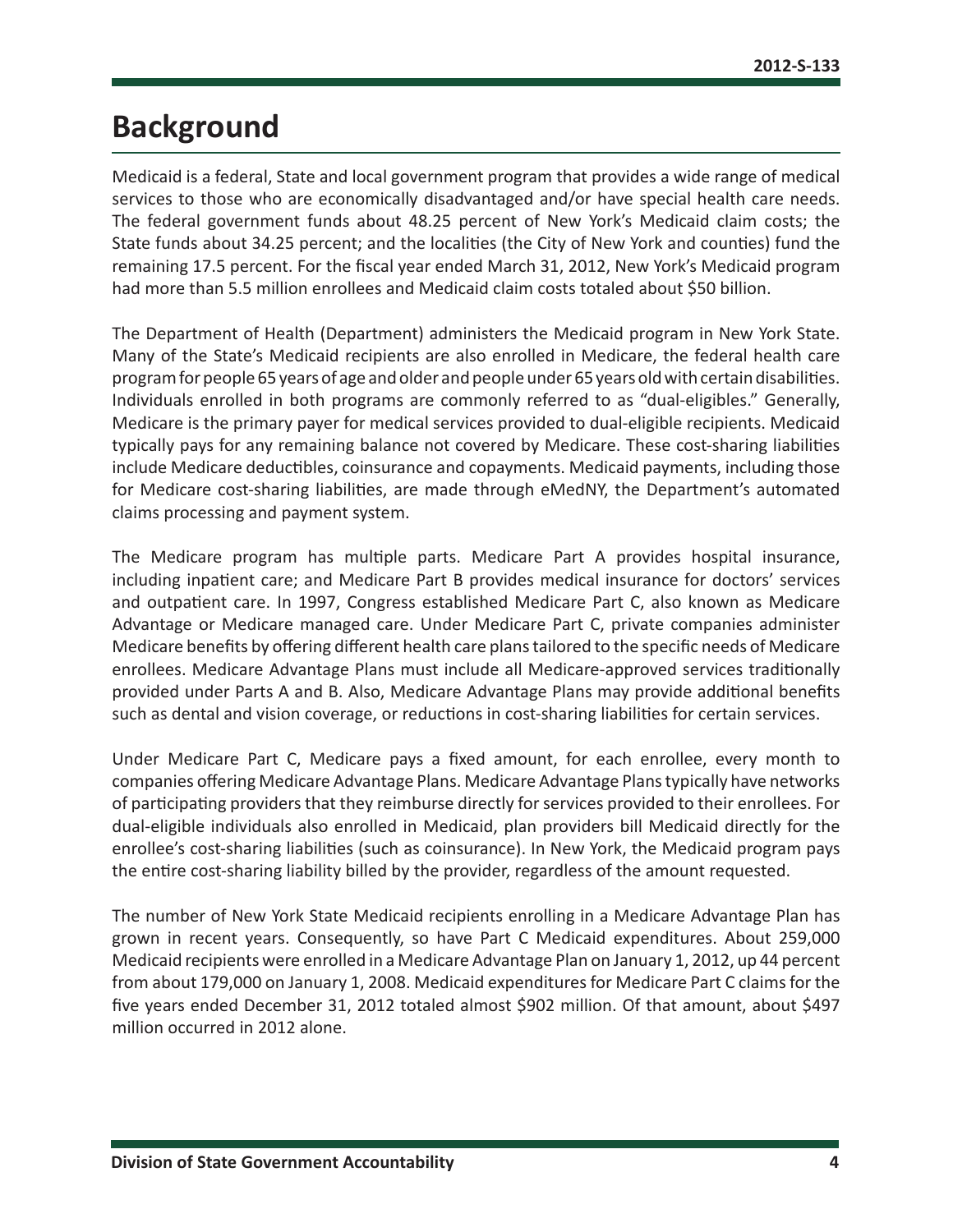# <span id="page-5-0"></span>**Audit Findings and Recommendations**

During the audit period, Medicaid could have saved about \$69 million if eMedNY limited payments of Medicare Part C cost-sharing liabilities (i.e., coinsurance, copayments and deductibles) similar to the way it limits certain payments for Medicare Part B cost-sharing liabilities. The potential savings averaged about \$14 million per year. In addition, Medicaid overpaid about \$1.6 million for Part C cost-sharing liabilities because recipients were not enrolled in Part C at the time services were rendered. Also, we determined that Medicaid made payments for Part C cost-sharing during the same months it made premium payments for recipients' enrolled in Medicaid managed care plans (or Advantage Plans). When recipients are covered by Medicaid Advantage Plans, Medicaid should not pay Part C cost-sharing liabilities.

### **Excessive Payments of Medicare Part C Cost-Sharing Liabilities**

The Department of Health has not taken sufficient steps to prevent excessive Medicaid payments for Medicare Part C cost-sharing liabilities. According to Department officials, they have been reluctant to implement controls to prevent overpayments on claims for Medicare Part C coinsurance, copayments and deductibles because of the variations in Medicare Advantage costsharing amounts among the various plans. Nevertheless, for the period January 2008 through November 2012, New York Medicaid could have saved about \$69 million (paid on nearly 949,000 claims) if the Department limited payments for Medicare Part C cost-sharing liabilities similarly to the way it limits Medicaid payments for certain Medicare Part B services. Other states apply similar limits to their Medicaid payments for Part C claims as well.

According to the Social Security Act, a state's Medicaid Plan is not required to provide payment for any Medicare cost-sharing to the extent that the Medicare payment for the service would exceed the amount Medicaid would typically pay. Our audit determined that other states (including Florida, Indiana, Pennsylvania, Tennessee, and Texas) have applied such limits to payments for Medicare Part C cost-sharing. For example, Florida's Medicaid program will reduce or deny payment of Part C cost-sharing liabilities (coinsurance, copayments and deductibles) so that a provider's combined Medicare and Medicaid reimbursement does not exceed the Medicaid fee for the service. We analyzed New York's Medicaid payments for Medicare Part C charges according to the policy used by Florida.

As illustrated in the following table, the potential for cost savings would have been significant if New York placed similar limits on Medicaid payments for Part C cost-sharing liabilities. Further, there have been considerable increases in the number of Part C claims processed and, therefore, the potential cost savings in recent years.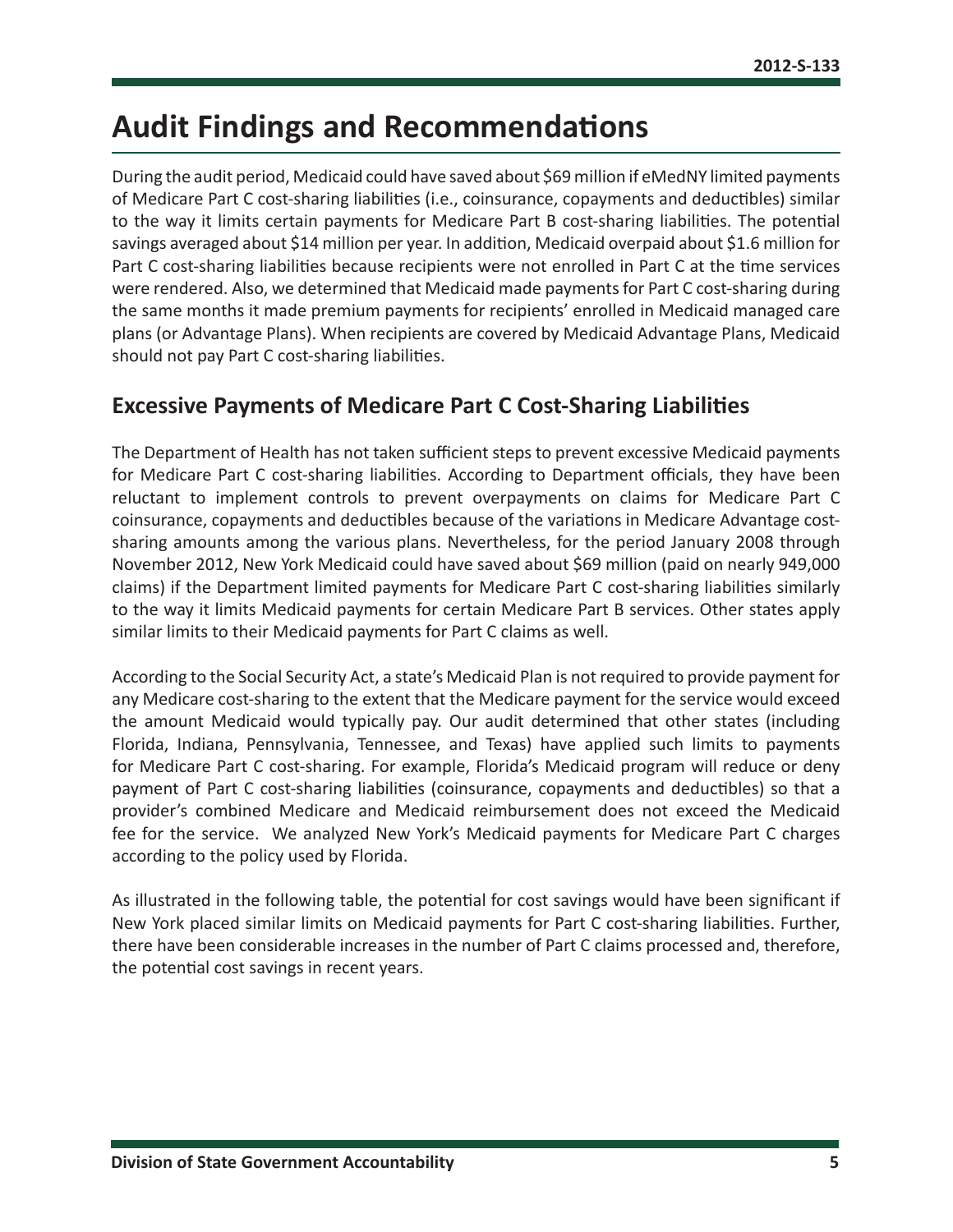| Year         | <b>Number</b><br>of Claims | <b>Amount of Potential Savings</b> |
|--------------|----------------------------|------------------------------------|
| 2008         | 42,286                     | 4,268,811<br>\$                    |
| 2009         | 144,472                    | \$11,113,587                       |
| 2010         | 181,860                    | \$13,487,735                       |
| 2011         | 260,200                    | \$18,291,887                       |
| 2012         | 319,923                    | \$21,921,680                       |
| <b>Total</b> | 948,741                    | \$69,083,700                       |

Department officials believe the policy reform in question would probably require amendment of the State's Social Services Law, which currently does not provide for limitations on Part C claims as it does for Part B claims. In the past, the Department sought legislative action to prevent excessive Medicare Part B cost-sharing payments. For example, in 2003, Section 367-a(1)(d) of the Social Services Law limited Medicaid payments of Medicare Part B coinsurance charges to 20 percent of such charges for certain services when Medicare's reimbursement exceeded Medicaid's standard fee. More recently (as was recommended in OSC Audit 2009-S-64), legislative amendments to the Social Services Law allowed the Department to implement changes proposed by the State's Medicaid Redesign Team (MRT). This included: (1) limiting payments of Part B coinsurance on outpatient and diagnostic and treatment center services so that Medicare's and Medicaid's combined payment does not exceed the normal Medicaid fee and (2) the elimination of certain coinsurance payments on Part B services not covered by Medicaid.

The following example details how New York Medicaid, in accordance with the recent MRT change, limits payments for certain Medicare Part B services. A provider performed outpatient surgery to insert a cardio-defibrillator pacemaker for a dual-eligible recipient. Medicare paid the provider \$26,094 for the procedure. In comparison, Medicaid's fee for the same procedure was only \$12,348. Thus, Medicare's payment exceeded the Medicaid fee by \$13,746. The provider billed Medicaid \$1,164 for coinsurance on the related claim. However, consistent with the MRT policy change, Medicaid paid no coinsurance charge because Medicare already paid more than Medicaid's fee for the service.

In contrast, Medicaid's payments of Medicare Part C cost-sharing liabilities are not subjected to the types of limitations applied to Part B claims. Further, the Department has not formally assessed the potential financial benefit of limiting payments of Medicare Part C cost-sharing liabilities. Thus, we analyzed certain types of claims (including clinic, dental, durable medical equipment, eye care, inpatient, laboratory, physician, referred ambulatory, and transportation services) to estimate the potential savings if Medicaid applied certain limits to the Part C claims we selected. During our audit period, Medicaid paid about \$267 million for these Part C claims.

We determined Medicaid could have saved approximately \$69 million (about 26 percent of the \$267 million) if eMedNY limited payments of Medicare Part C cost-sharing liabilities. In doing our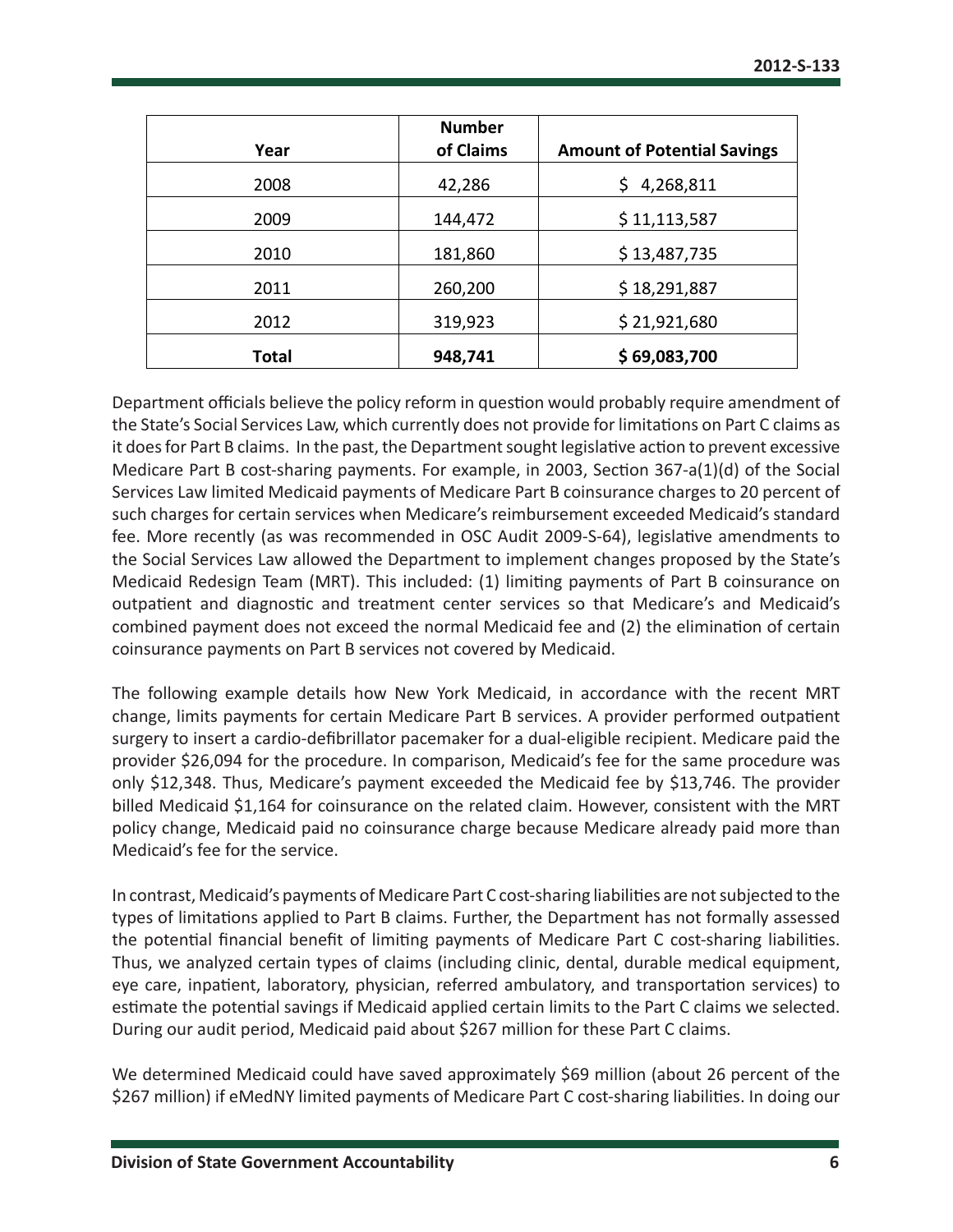analysis, we deemed the entire Medicaid payment to be a potential savings when the Medicare Advantage Plan paid more than the standard Medicaid fee for the service. When the standard Medicaid fee exceeded the Advantage Plan's payment, we allowed the lesser of the cost-sharing amount billed (coinsurance, copayment, and/or deductible) or the difference between the Advantage Plan payment and the standard Medicaid fee. This approach emulates other states' policies and is similar to the aforementioned MRT change.

To illustrate, we calculated the potential savings for a radiological procedure which typically costs Medicaid \$1,154. In this instance, the recipient's Medicare Advantage Plan paid the provider \$1,551 (or \$397 more than the Medicaid fee). In addition, Medicaid paid the provider \$388 for Part C coinsurance. We concluded, however, that Medicaid could have withheld the payment of \$388 because the Advantage Plan already reimbursed the provider more than the Medicaid fee for the service.

In another instance, a Medicaid recipient with Part C coverage received outpatient surgery for a cardio-defibrillator pacemaker (the same procedure detailed previously for the person with Part B coverage). This recipient was covered by a Medicare Advantage Plan, which paid the provider \$25,322 for the procedure. Because there are no limitations on Medicare Part C cost-sharing liabilities, the provider also billed Medicaid \$5,848 for coinsurance, and Medicaid paid the claim. Thus, the provider received payments totaling \$31,170 (\$25,322 + \$5,848), considerably more than Medicaid's fee (\$13,180). If the Department limited payment of Part C coinsurance similarly to the limits placed on Part B claims, Medicaid would have paid nothing (not \$5,848) for coinsurance.

Further, in December 2009, the Department implemented an automated Medicare crossover system to process claims for recipients covered by Medicare and Medicaid. Under the crossover system, providers generally submit claims for dual-eligibles to Medicare, which pays its portion of the claims and then forwards the claims' data to eMedNY for Medicaid processing and payment. However, Medicare Part C claims data (from Advantage Plans) is not processed through the crossover system. Instead, providers submit claims for Part C cost-sharing directly to eMedNY. When this occurs, the Department relies on providers to accurately report cost-sharing liabilities, and Medicaid pays the related claims, regardless of their amounts.

In prior audits, we concluded that providers often misreported Medicare cost-sharing amounts for certain claims, which resulted in significant Medicaid overpayments. We reviewed the supporting documentation for a sample of 55 claims (from six providers) that resulted in Medicaid payments totaling \$273,876. Based on our review, we found that 37 (67 percent) of the claims were overpaid by \$70,594 (26 percent). For example, a physician billed and Medicaid paid \$643 for Part C coinsurance for an echocardiography (image of the heart). However, according to the Advantage Plan's Explanation of Benefits (EOB), the coinsurance for this claim was only \$64. As a result, Medicaid overpaid this provider \$579 (\$643 - \$64).

According to Department officials, eMedNY controls to prevent overpayments of Medicare Part C cost-sharing liabilities are not feasible with any accuracy due to the numerous Medicare Advantage Plans and many variations in their deductible, coinsurance and copayment amounts.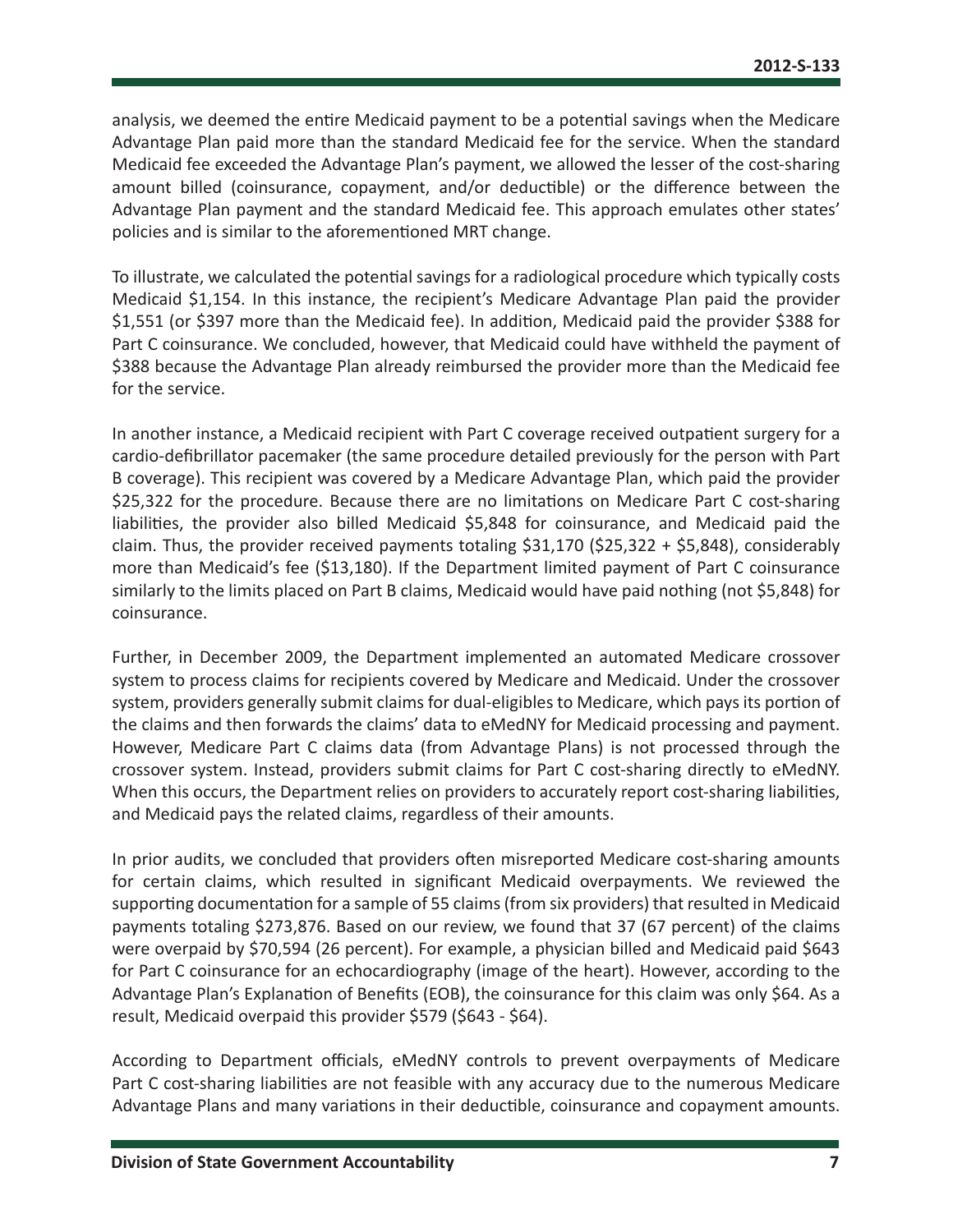<span id="page-8-0"></span>Absent certain policy changes to limit Part C payments, Medicaid will continue to make excessive payments for Part C claims. As previously indicated, the potential for Medicaid cost savings is significant if New York placed limits on payments for Part C cost-sharing liabilities. Therefore, we recommend that the Department re-evaluate the existing reimbursement methodology for Part C claims.

### **Recommendations**

- 1. Formally re-evaluate the existing methodology for processing and paying claims for Medicare Part C cost-sharing liabilities. Include reviews of other states' policies in performing the evaluation.
- 2. Recover the \$70,594 in Medicaid overpayments from the six providers who misreported Medicare Part C cost-sharing data.
- 3. As resources and priorities permit, review payments for high-risk Medicare Part C claims, such as those that exceed certain pre-determined dollar limits. Recover any overpayments that are identified.

### **Overpayments for People Not Enrolled in Medicare Part C**

Medicaid overpaid nearly 115,000 claims for Medicare Part C cost-sharing liabilities by \$1,637,291 because 21,339 recipients were actually enrolled in Medicare Part B (not Part C) at the time the services in question were rendered. As of July 1, 2003, the State's Social Services Law limits Medicaid payment of Medicare Part B coinsurance for many common services to 20 percent of the coinsurance charge when Medicare's payment exceeds Medicaid's normal fee. If the providers correctly submitted these claims, for Part B coinsurance, eMedNY would have limited the payments to 20 percent of the coinsurance charges. However, because providers incorrectly submitted the claims as Part C coinsurance, Medicaid overpaid them.

For example, a physician billed Medicaid \$255 for Medicare Part C coinsurance for a coronary procedure performed on a dual-eligible recipient. We reviewed the claim's Medicare EOB and verified the recipient had Part B coverage and, therefore, the provider should have claimed Medicare Part B (not Part C) coinsurance. According to the EOB, Medicare reimbursed the provider \$1,022 for the procedure. Because the standard Medicaid fee for the service was \$504, Medicaid should have limited its coinsurance payment to \$51 (\$255 x 20 percent). Instead, Medicaid paid the physician's full coinsurance charge (\$255), resulting in an overpayment of \$204 (\$255 - \$51).

In responding to this issue, the Department activated an eMedNY edit on January 22, 2013 to deny a claim for Medicare Part C cost-sharing when eMedNY indicates the recipient does not have Part C coverage. The edit should help prevent overpayments similar to those we identified. However, at the time our audit fieldwork concluded, the Department had not yet recovered the aforementioned overpayments totaling \$1,637,291.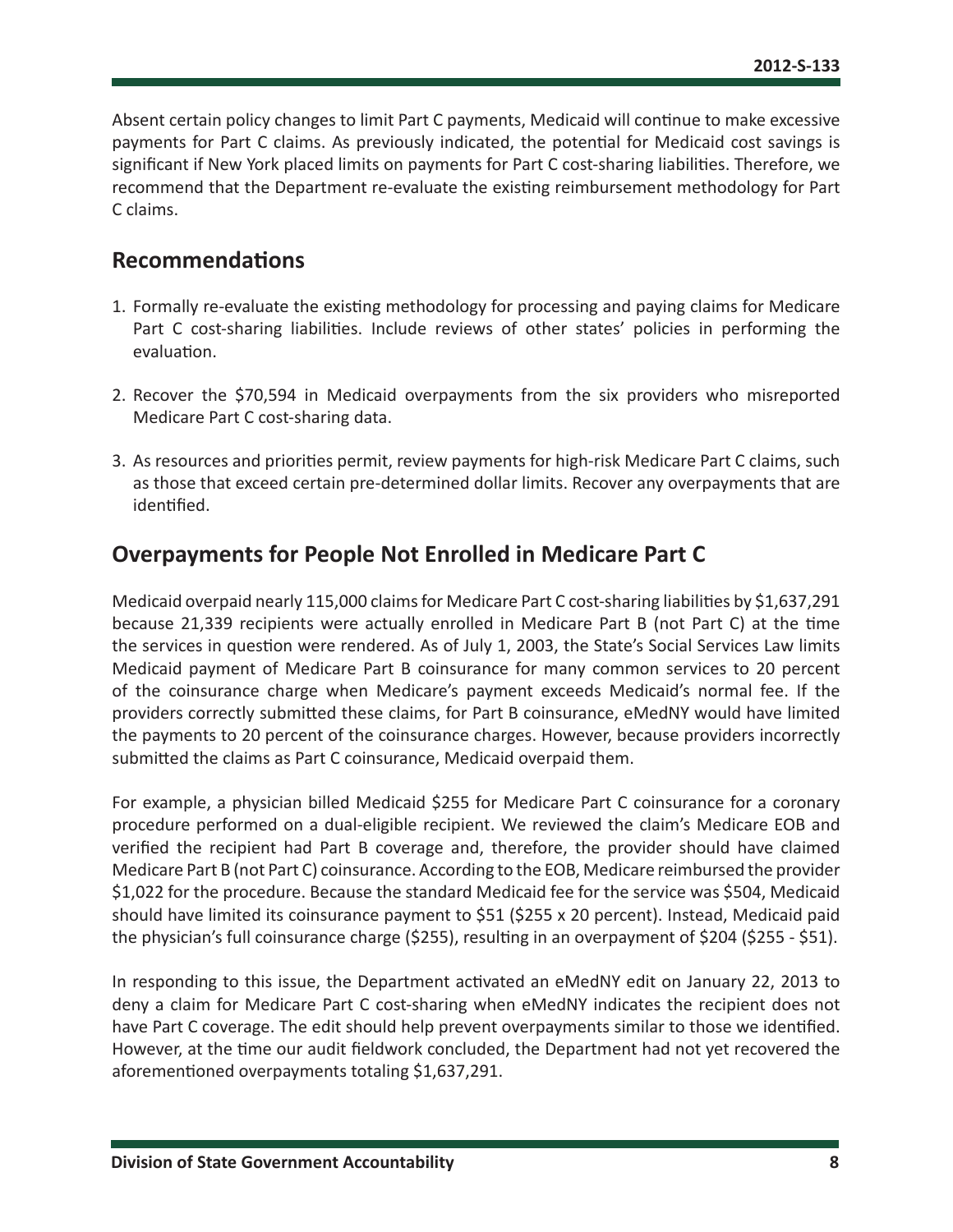## <span id="page-9-0"></span>**Recommendation**

4. Review the \$1,637,291 in overpayments for Medicare Part C cost-sharing liabilities that providers billed incorrectly and recover funds where appropriate.

# **Questionable Payments for People Enrolled in Medicaid Advantage Plans**

People who enroll in a Medicare Advantage Plan have the option to enroll in the same organization's Medicaid Advantage Plan (a Medicaid managed care plan for dual-eligible people). Medicare will pay the premium for the recipient's participation in the Medicare Advantage Plan, and Medicaid pays the premium for participation in the Medicaid Advantage Plan. Medicaid's premium payment covers the recipient's cost-sharing liabilities associated with the Medicare Advantage benefit. Therefore, Medicaid should not pay providers for any cost-sharing liabilities for covered services of the Plan.

Nevertheless, Medicaid made 1,259 payments totaling \$94,306 for Medicare Part C cost-sharing during the same months it made premium payments totaling \$552,327 for Advantage Plan recipients. According to eMedNY, the recipients were enrolled in Medicare Advantage Plans and Medicaid Advantage Plans. Under those circumstances, Medicaid should not have paid for Part C cost-sharing liabilities. However, because certain eMedNY data might not have been up-to-date, it was unclear whether the payments for cost-sharing liabilities or the payments for Advantage Plan premiums were incorrect. As such, the Department should verify recipients' enrollments in Medicaid Advantage Plans. If the recipients were enrolled in a Medicaid Advantage Plan, the Department should seek recovery of the Part C cost-sharing payments. If, however, the recipients were not enrolled in a Medicaid Advantage Plan, the Department should seek recovery of the Advantage Plan premium payments.

The following example details how Medicaid paid an Advantage Plan premium and a Part C costsharing liability for a recipient during the same month. Medicaid paid \$1,724 for a Medicare Part C deductible for inpatient services for a particular recipient. However, this recipient was also enrolled in a Medicaid Advantage Plan at the time of the service, and Medicaid paid a monthly premium of \$98 for this person. Thus, it appears Medicaid should not have paid the Medicare cost-sharing charge of \$1,724.

For another recipient, Medicaid paid \$68 for a Medicaid Advantage Plan premium payment and \$1,156 for a Medicare Part C deductible in the same month. In this case, the recipient's participation in the Medicaid Advantage Plan was terminated retroactively and, therefore, Medicaid's payment of the Part C deductible appears to be valid. Consequently, the Department should recover the Medicaid Advantage Plan premium of \$68.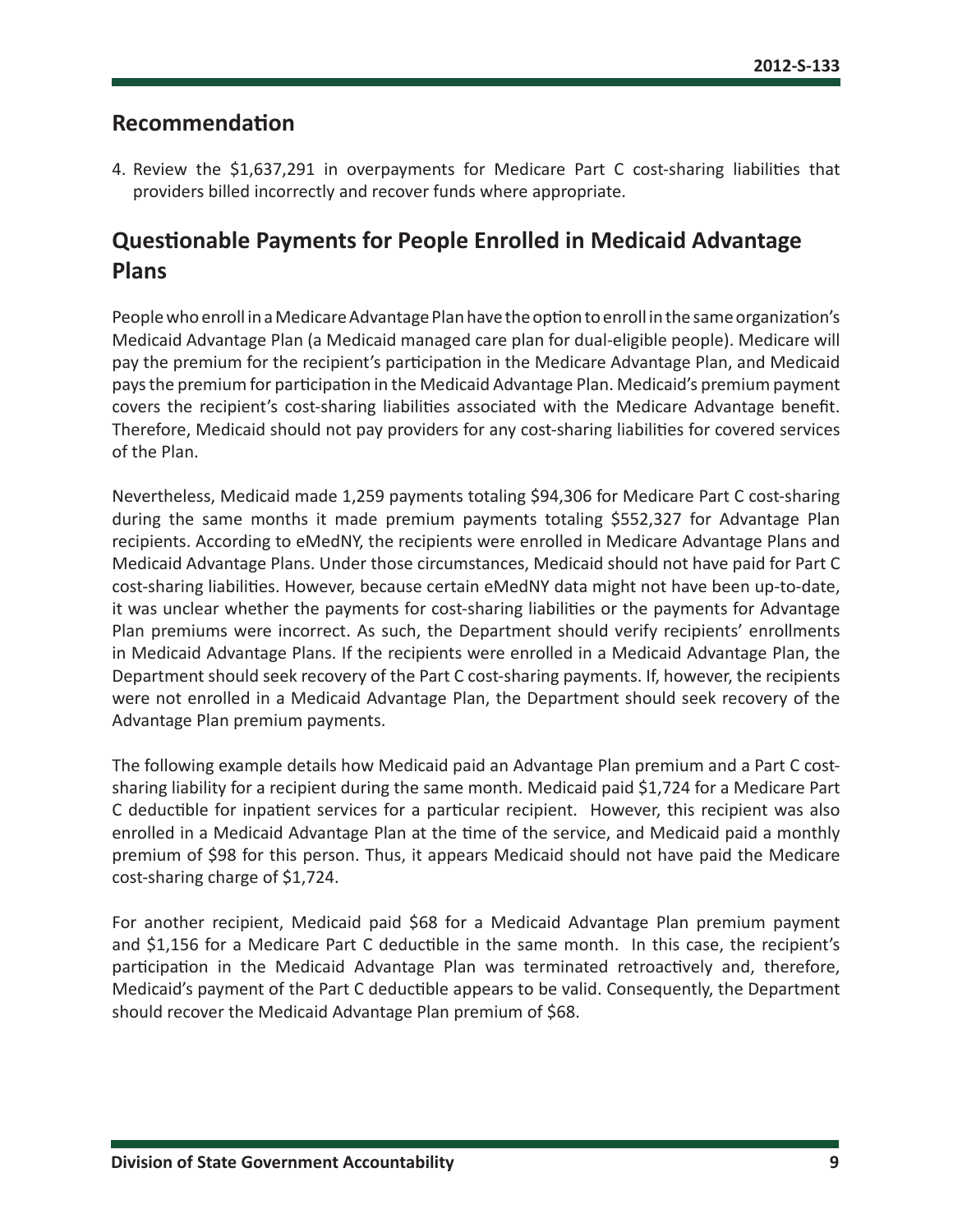### <span id="page-10-0"></span>**Recommendations**

- 5. Review the 1,259 instances when Medicaid made a Medicare Part C cost-sharing payment and paid a Medicaid Advantage premium for the same recipient in the same month. As warranted, recover any overpayments identified.
- 6. Assess eMedNY functionality that allows concurrent payments for Medicaid Advantage premiums and Medicare cost-sharing liabilities on behalf of the same recipient and correct the eMedNY system as necessary.

# **Audit Scope and Methodology**

The objective of our audit was to determine if Medicaid made excessive payments for Medicare Part C cost-sharing liabilities. Our audit period was from January 1, 2008 through November 30, 2012.

To accomplish our objective, we interviewed officials from the Department and the Office of the Medicaid Inspector General. We reviewed applicable sections of federal and State regulations, and examined the Department's relevant Medicaid policies and procedures. Also, we reviewed certain other states' Medicaid reimbursement methodologies for services rendered to dualeligible recipients enrolled in a Medicare Advantage Plan. Our review focused on Medicare Part C claims for clinic, dental, durable medical equipment, eye care, inpatient, laboratory, physician, referred ambulatory, and transportation services.

We re-priced Medicaid claims for Medicare Part C cost-sharing. For each claim, we determined the Medicaid fee for the service provided. We calculated the potential savings on each claim to the extent that the combined Medicare and Medicaid payment exceeded Medicaid's normal fee. As appropriate, we reviewed supporting documentation of selected paid claims. In addition, we provided a listing of overpaid claims to the Office of the Medicaid Inspector General for review and recovery.

We performed our audit in accordance with generally accepted government auditing standards. Those standards require that we plan and perform the audit to obtain sufficient, appropriate evidence to provide a reasonable basis for our findings and conclusions based on our audit objectives. We believe the evidence obtained provides a reasonable basis for our findings and conclusions based on our audit objectives.

In addition to being the State Auditor, the Comptroller performs certain other constitutionally and statutorily mandated duties as the chief fiscal officer of New York State. These include operating the State's accounting system; preparing the State's financial statements; and approving State contracts, refunds, and other payments. In addition, the Comptroller appoints members (some of whom have minority voting rights) to certain boards, commissions and public authorities. These duties may be considered management functions for purposes of evaluating organizational independence under generally accepted government auditing standards. In our opinion, these functions do not affect our ability to conduct independent audits of program performance.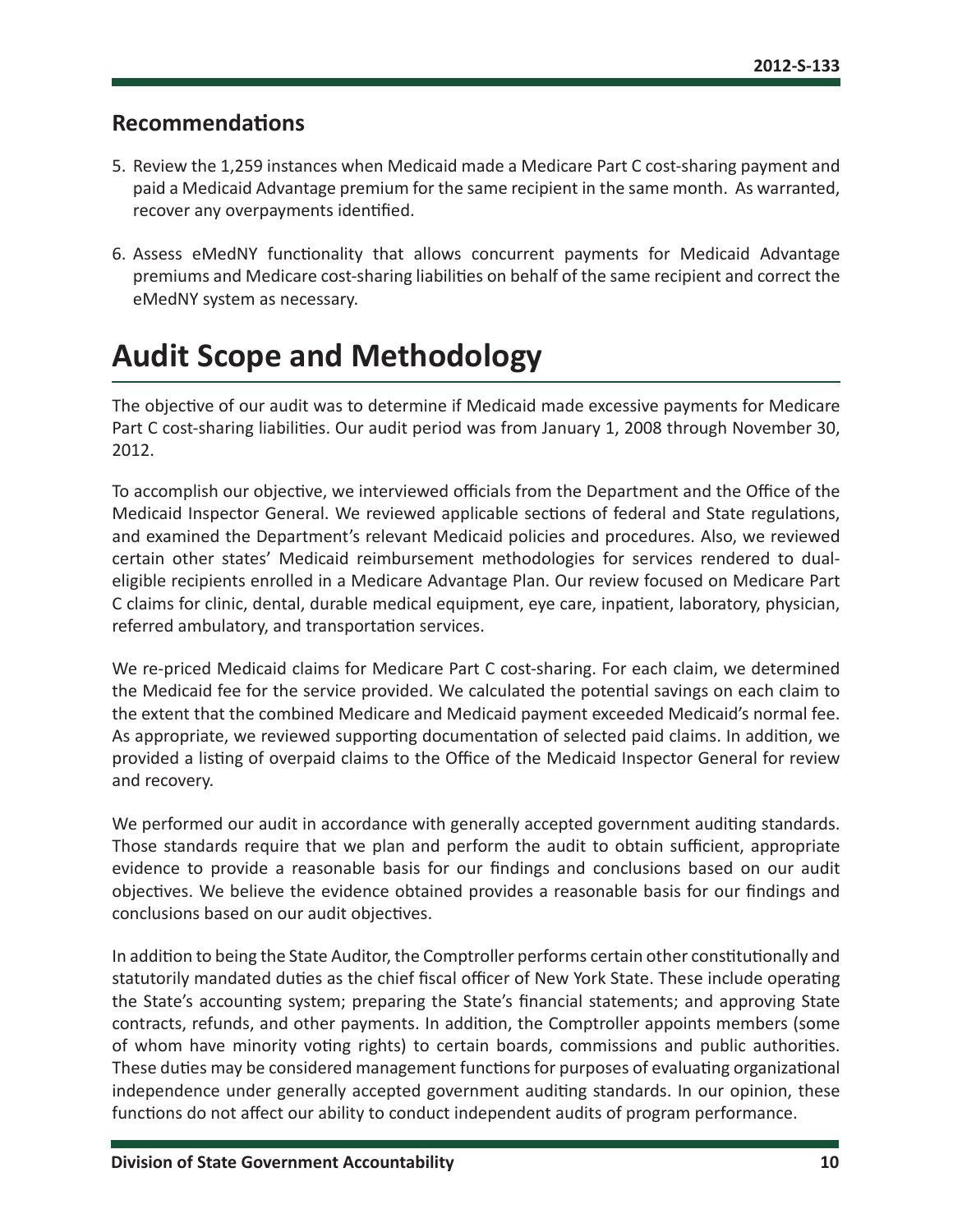# <span id="page-11-0"></span>**Authority**

The audit was performed pursuant to the State Comptroller's authority as set forth in Article V, Section 1 of the State Constitution and Article II, Section 8 of the State Finance Law.

# **Reporting Requirements**

We provided a draft copy of this report to Department officials for their review and formal comment. We considered the Department's comments in preparing this report and have included them in their entirety at the end of it. In their response, Department officials concurred with most of our recommendations and indicated that certain actions have been and will be taken to address them. Our rejoinders to certain Department comments are included in the report's State Comptroller's Comments.

Within 90 days of the final release of this report, as required by Section 170 of the Executive Law, the Commissioner of Health shall report to the Governor, the State Comptroller, and the leaders of the Legislature and fiscal committees, advising what steps were taken to implement the recommendations contained herein, and where recommendations were not implemented, the reasons why.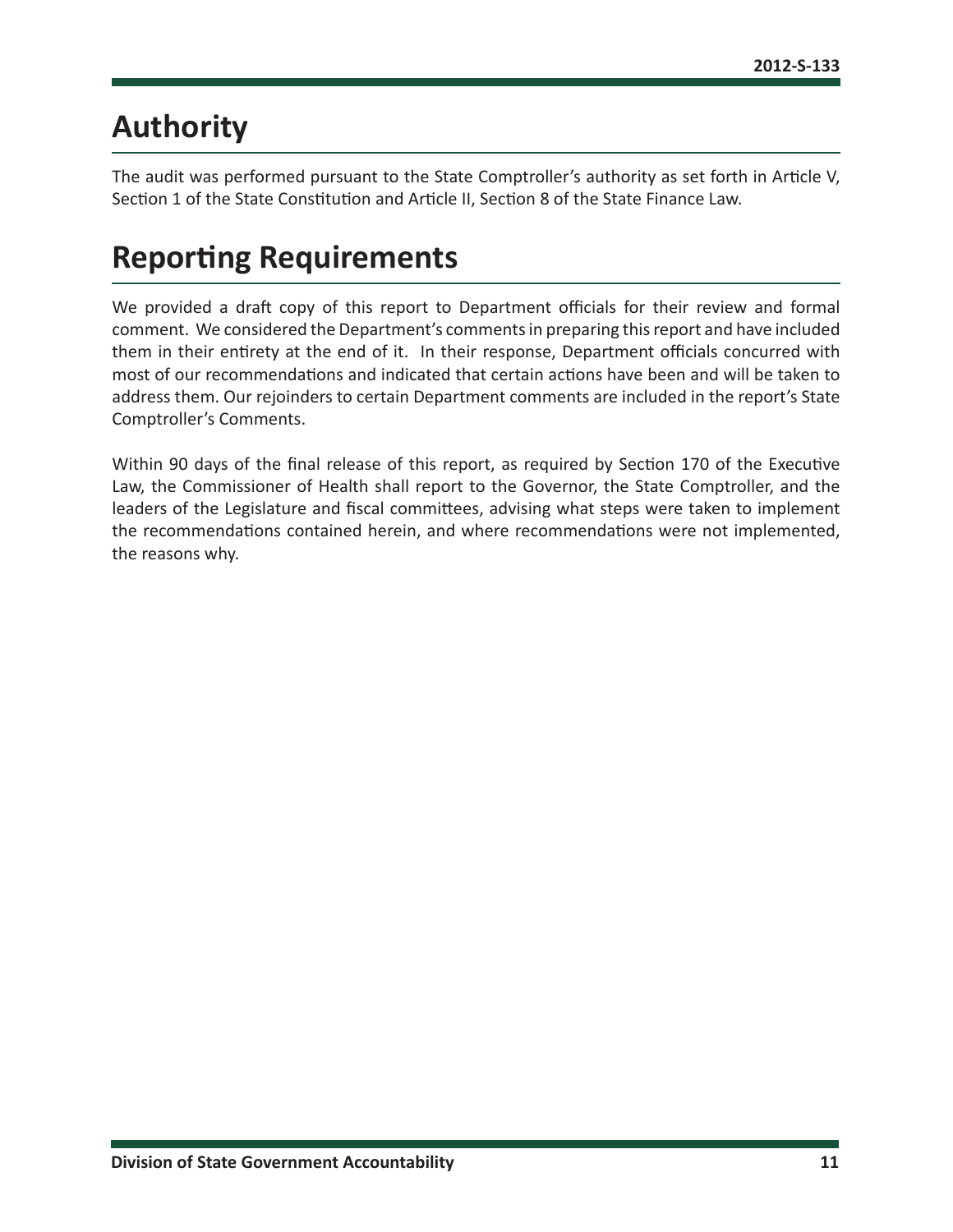# <span id="page-12-0"></span>**Contributors to This Report**

**Andrea Inman**, Audit Manager **Paul Alois**, Audit Supervisor **Christopher Morris**, Examiner-in-Charge **Lauren Bizzarro**, Staff Examiner

# **Division of State Government Accountability**

Andrew A. SanFilippo, Executive Deputy Comptroller 518-474-4593, asanfilippo@osc.state.ny.us

> Tina Kim, Deputy Comptroller 518-473-3596, [tkim@osc.state.ny.us](mailto:tkim%40osc.state.ny.us%0D?subject=)

Brian Mason, Assistant Comptroller 518-473-0334, [bmason@osc.state.ny.us](mailto:bmason%40osc.state.ny.us?subject=)

## **Vision**

A team of accountability experts respected for providing information that decision makers value.

# **Mission**

To improve government operations by conducting independent audits, reviews and evaluations of New York State and New York City taxpayer financed programs.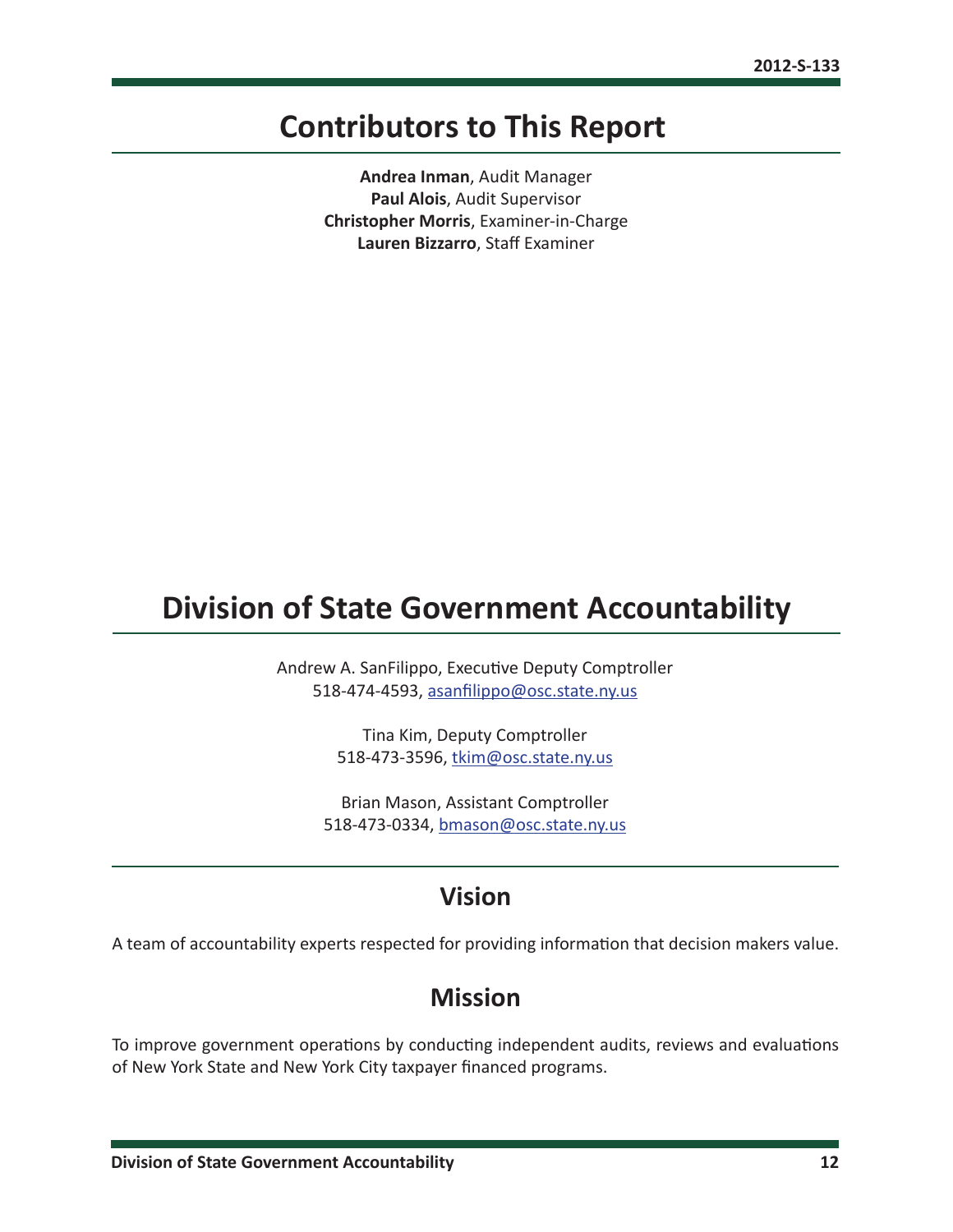# <span id="page-13-0"></span>**Agency Comments**

**NEW YORK**  $state\ department\ of$ **HEALTH** Nirav R. Shah, M.D., M.P.H. Sue Kelly Commissioner **Executive Deputy Commissioner** 

November 13, 2013

Mr. Brian Mason, Acting Assistant Comptroller Office of the State Comptroller Division of State Government Accountability 110 State Street  $-11^{th}$  Floor Albany, NY 12236-0001

Dear Mr. Mason:

Enclosed are the Department of Health's comments on the Office of the State Comptroller's Draft Audit Report 2012-S-133 entitled, "Medicaid Payments Made Pursuant to Medicare Part C."

Thank you for the opportunity to comment.

Sincerely,

Sue Kelly

**Executive Deputy Commissioner** 

Enclosure

Michael J. Nazarko cc: Robert W. LoCicero, Esq. Jason A. Helgerson James C. Cox Robert Loftus Joan Kewley Diane Christensen Lori Conway Ronald Farrell Brian Kiernan Elizabeth Misa OHIP Audit BML

> **HEALTH.NY.GOV** facebook.com/NYSDOH twitter.com/HealthNYGov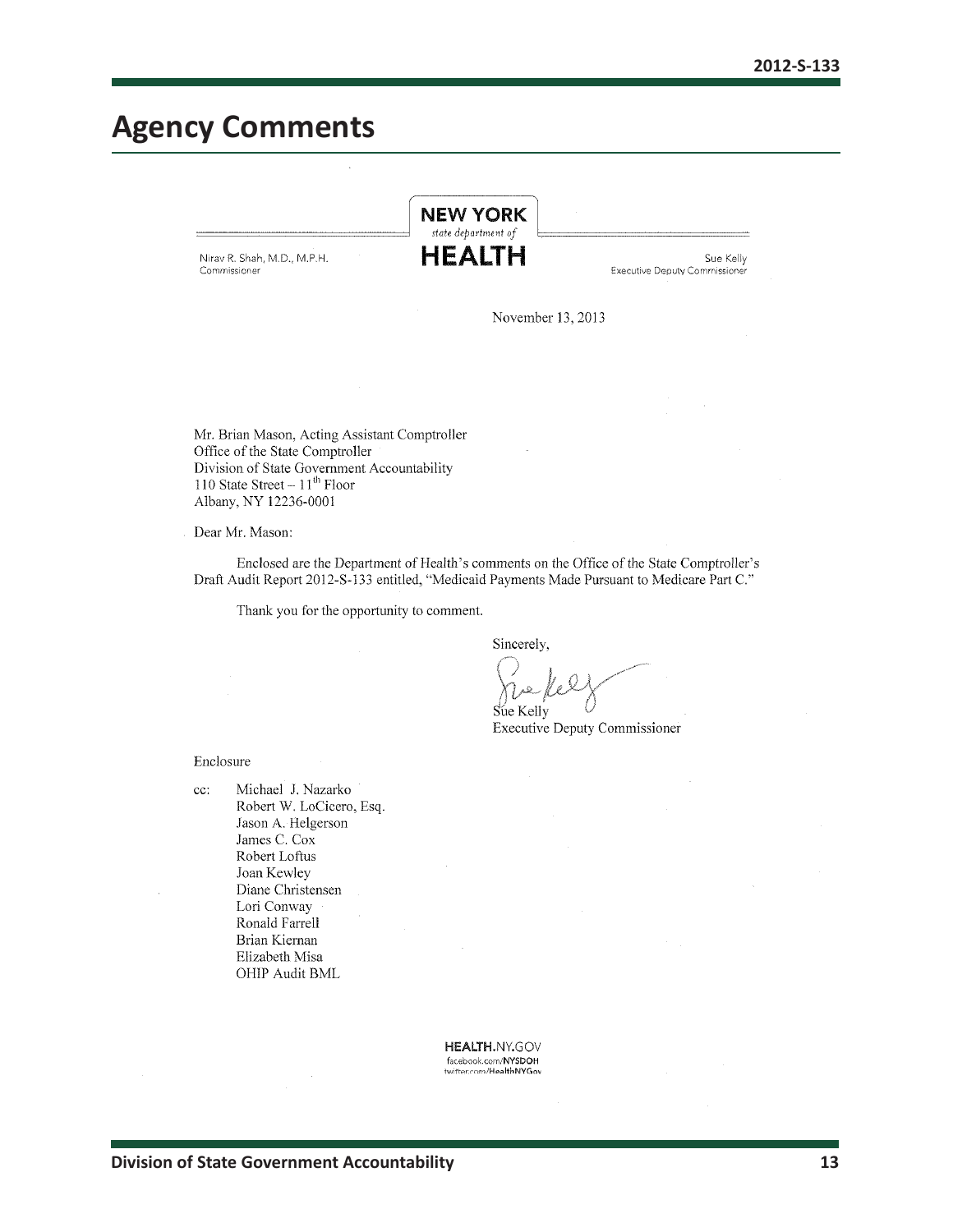### **Department of Health** Comments on the **Office of the State Comptroller's** Draft Audit Report 2012-S-133 Entitled **Medicaid Payments Made Pursuant to Medicare Part C**

The following are the Department of Health's (Department) comments in response to the Office of the State Comptroller's (OSC) Draft Audit Report 2012-S-133 entitled, "Medicaid Payments Made Pursuant to Medicare Part C."

#### Recommendation #1:

Formally re-evaluate the existing methodology for processing and paying claims for Medicare Part C cost-sharing liabilities. Include reviews of other states' policies and consider proposing legislation to limit payments of Medicare Part C cost-sharing liabilities.

#### Response #1:

The audit report indicates that the Medicaid Program may save as much as \$22 million dollars annually if Medicare Part C claims for dually eligible individuals were subject to the same cost sharing limits that are applied to Medicare Part B claims. As stated in the audit report, the Department advised the auditors that there is a large variance in cost sharing structures in the variety of Medicare Part C plan benefits offered across the State. For example, many Medicare Part C Advantage plans do not pay providers a fee-for-service payment but instead pay on a capitated basis. It is not possible to apply cost sharing limits to capitated payments. If the provider is paid on a capitated basis, is there a corresponding coinsurance or deductible that is being billed to Medicaid but no discrete fee-for-service payment made to the provider? It is unclear if the OSC took this into account in their savings estimate. If not, the estimated annual savings may be grossly overestimated.

The OSC identifies a mix of Medicare Part A and Part B services reimbursed by Part C Medicare Advantage and recommends that Medicaid apply applicable cost sharing limits to these services. The OSC recommends a very simplistic approach - revise Social Services law authorizing the Department to apply cost sharing limits to medical services reimbursed by a Medicare Advantage Plan. A number of very important factors were not considered by the OSC in their recommendation:

- There is no statutory authority at this time to impose cost sharing limits on Medicare Part A hospital inpatient services. It is probable that the Department could not impose cost sharing limits on inpatient services reimbursed by a Medicare Part C Advantage Plan unless there was also corresponding statutory authority to apply cost sharing limits on Medicare Part A hospital inpatient services.
- Social Services Law 367-a specifically prohibits Medicaid from applying cost sharing limits to both transportation and psychologist services. This prohibition may apply to transportation and psychologist services reimbursed by a Medicare Advantage Plan.

\* Comment 1



\* Comment 3

\* Comment 1 \* Comment 1

> \* Comment 4

\* See State Comptroller's Comments, page 17.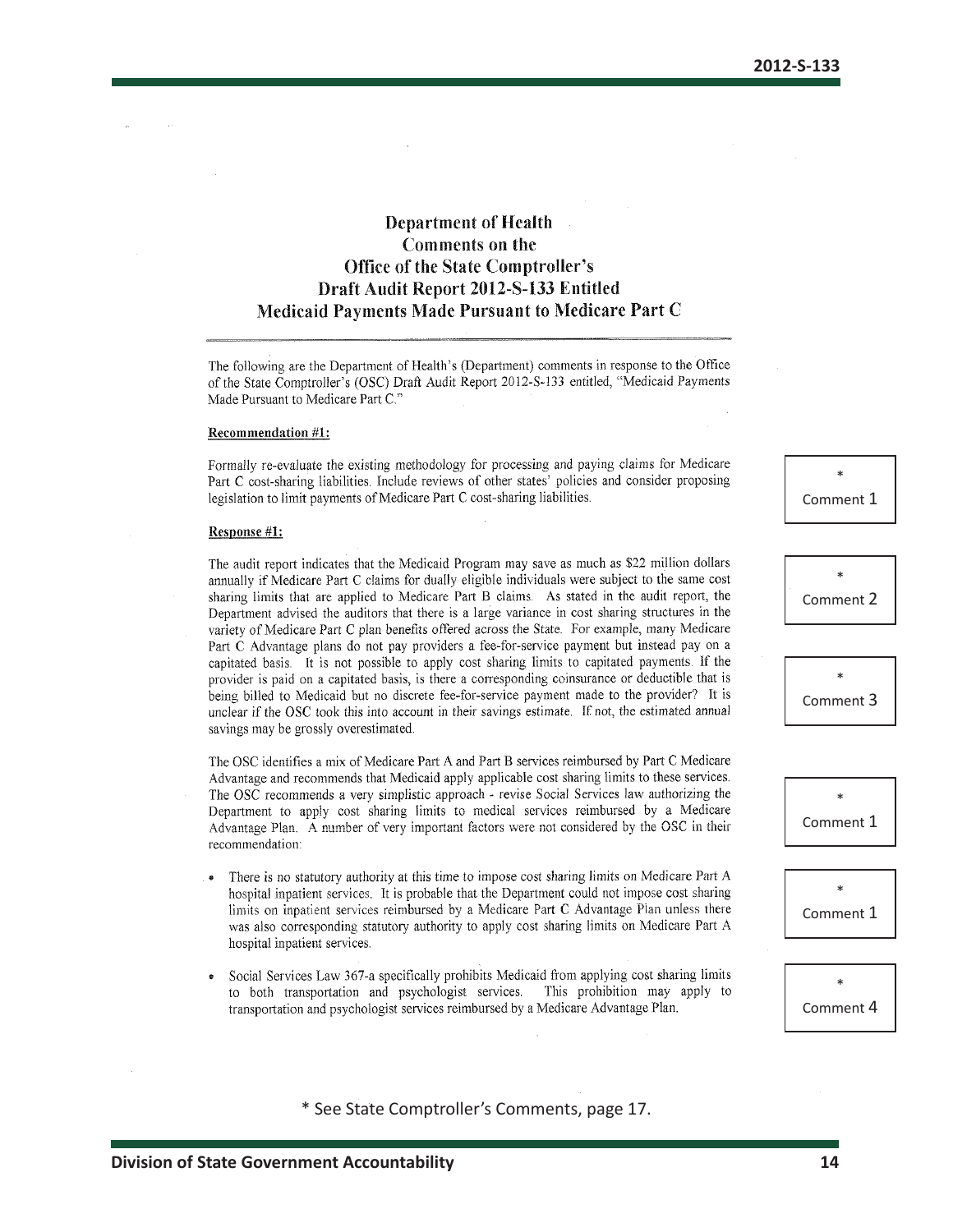- Cost sharing limits for Medicare Part B practitioner services is limited to 20% of the Part B  $\bullet$ coinsurance amount, not the full Part B coinsurance amount. The OSC appears to be recommending that Medicaid pay \$0 coinsurance amounts for physician services paid by Medicare Advantage. The Department may not have the authority to limit all cost sharing, but may potentially have the authority to limit cost sharing to 20% of the coinsurance amount. The OSC also appears to have calculated potential cost savings for practitioner and other Part B services based on Medicaid paying \$0 coinsurance rather than 20% of the coinsurance amount as is now dictated by statute (though, as indicated above, this is not absolutely evident since the OSC provided no details on how they calculated potential savings).
- Social Services Law 367-a specifically requires the Medicaid Program to pay all Medicare Part B deductible amounts. The OSC report does not differentiate between coinsurance and deductible amounts in their fiscal projections. Without further research, it is not known if cost savings could be applied to Medicare Part C deductible amounts. Projections that include deductibles may therefore overstate savings.

All of the above questions are policy related questions that would need to be fully researched, discussed, and vetted by both Department counsel as well as the Centers for Medicare and Medicaid Services (CMS) prior to proposing authorizing legislation. It is important to note that no overpayments or incorrect payments were identified by the OSC in this finding. The Department has paid and will continue to pay in accordance with state statute and federal requirements. It also needs to be pointed out that payment policy remains under the purview of the Department as the single state agency in accordance with state and federal statute. The OSC does not dictate Medicaid payment policy.

In summary, the OSC is recommending a rather simplistic approach to an extremely complex Medicare/Medicaid payment construct.

#### Recommendation #2:

Recover the \$70,594 in Medicaid overpayments from the six providers who misreported Medicare Part C cost-sharing data.

#### Response #2:

The Office of the Medicaid Inspector General (OMIG) will review the overpayments identified and pursue appropriate recoveries.

#### Recommendation #3:

As resources and priorities permit, review payments for high risk Medicare Part C claims, such as those that exceed certain pre-determined dollar limits. Recover any overpayments that are identified.

| ∗         |
|-----------|
| Comment 7 |
| ∗         |
| Comment 8 |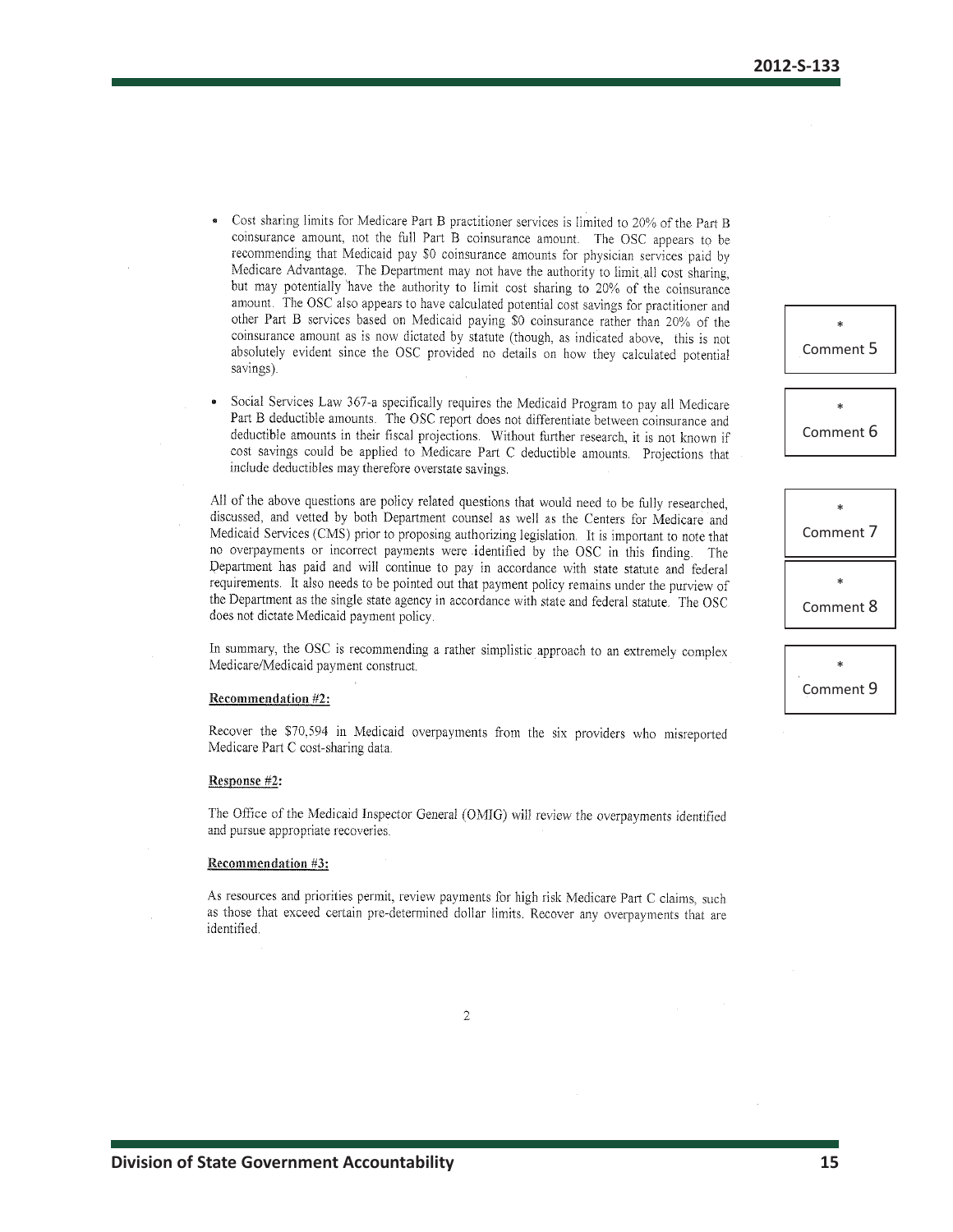#### Response #3:

As resources and priorities permit, the OMIG will review Medicare Part C payments for high risk claims and pursue appropriate recoveries.

### **Recommendation #4:**

Review the \$1,637,291 in overpayments for Medicare Part C cost-sharing liabilities that providers billed incorrectly and recover funds where appropriate.

#### Response #4:

The OMIG will review the overpayments identified and pursue appropriate recoveries.

#### **Recommendation #5:**

Review the 1,259 instances when Medicaid made a Medicare Part C cost-sharing payment and paid a Medicaid Advantage premium for the same recipient in the same month. As warranted, recover any overpayments identified.

#### Response #5:

The OMIG will evaluate the feasibility of assigning responsibility and recovering any overpayments.

#### **Recommendation #6:**

Assess eMedNY functionality that allows concurrent payments for Medicaid Advantage premiums and Medicare cost-sharing liabilities on behalf of the same recipient and correct the eMedNY system as necessary.

 $\mathfrak{Z}$ 

#### Response #6:

The Department will review the eMedNY edits.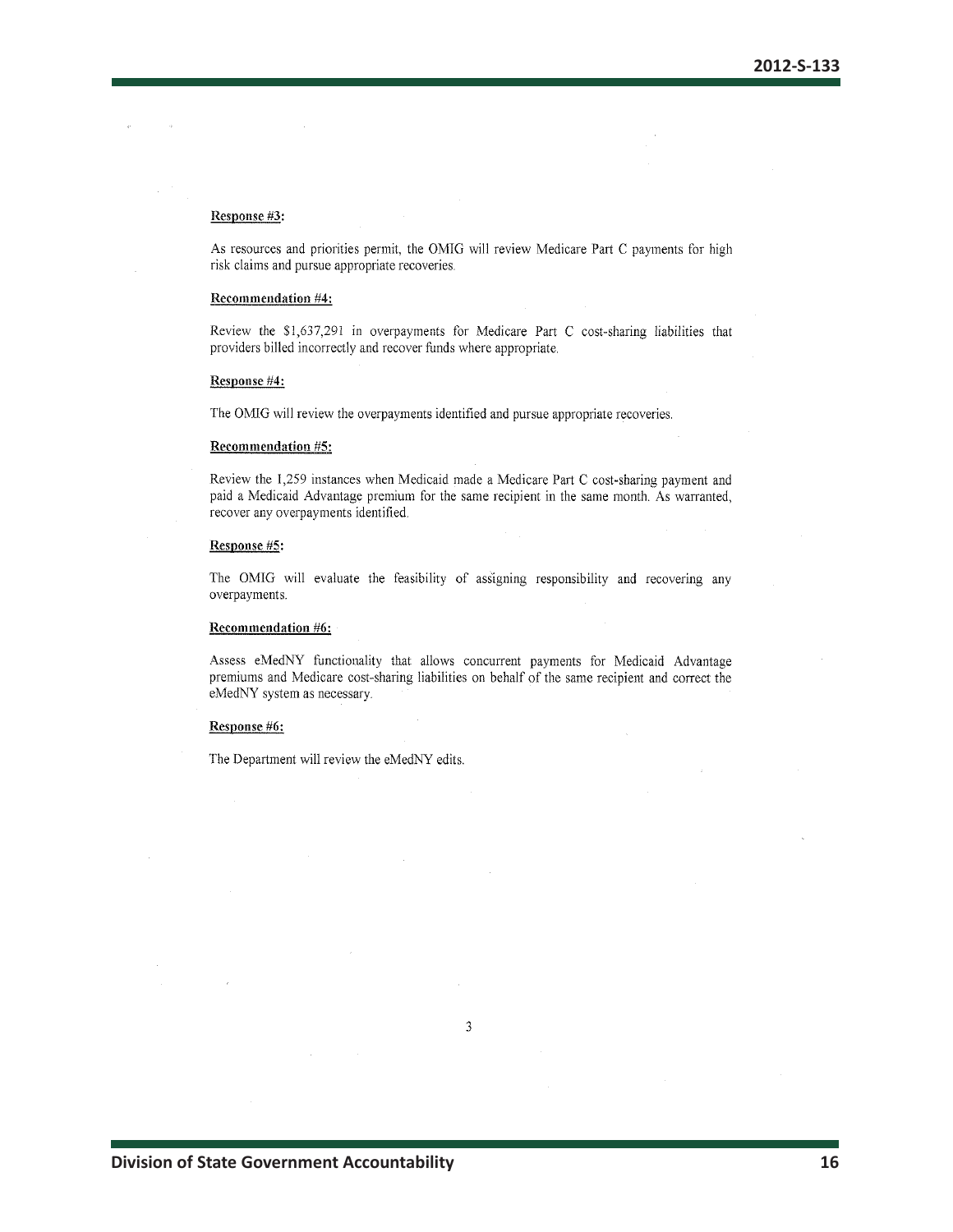# <span id="page-17-0"></span>**State Comptroller's Comments**

- 1. From recommendation number 1, we deleted the reference to a legislative proposal to limit Medicaid payments of Medicare Part C cost-sharing liabilities. Consequently, certain Department comments in response to recommendation number 1 are no longer applicable. We advised the Department of the revision prior to issuance of the final report.
- 2. The Department's comment is misleading. In fact, to estimate New York's potential cost savings, we used an approach similar to that used by other states (including Florida, Indiana, Pennsylvania, Tennessee, and Texas) to limit Medicaid payments for Part C cost-sharing liabilities. Specifically, this approach limited such payments so that a provider's combined Medicare and Medicaid service reimbursement did not exceed the normal Medicaid fee. The MRT's cost-sharing limits for Medicare Part B apply only to coinsurance. In contrast, our methodology included all forms of Part C cost-sharing liabilities.
- 3. The Department's comment is speculative. In fact, a Department program official acknowledged that the Department did not have any formal analysis demonstrating that we over-estimated the amount of the potential savings. Further, the question (scenario) presented by the Department likely has minimal relevance to our analysis and conclusions. From January through mid-December 2013, providers submitted only 242 Medicaid claims (totaling \$10,590) for Part C liabilities which included an indicator of a capitation agreement with a Medicare Advantage Plan.
- 4. We acknowledge that the Law prohibits cost-sharing limits on certain transportation and psychologist services. The costs for these services, however, are rather limited in relation to the costs for the broad range of other medical services and equipment funded by Medicaid. Moreover, the fact remains that Medicaid could achieve significant cost savings by placing reasonable payment limits on Part C claims.
- 5. We discussed our methodology with Department officials during the audit's fieldwork, and we provide details of our methodology on pages 5-7 and 10 of our report. Accordingly, when the Medicare Advantage Plan payment exceeded the standard Medicaid fee, we calculated our potential cost savings based on \$0 coinsurance for physician services. However, even if the Department reduced Medicaid payments to 20 percent of coinsurance charges, such payments (which are currently based on 100 percent of the coinsurance charges) would still be significantly less.
- 6. We acknowledge that the Law currently requires Medicaid to pay all Medicare Part B deductibles. Also, as referenced in our report, our estimation of potential cost savings was consistent with the approaches used by other states to limit Medicaid payments for Part C charges.
- 7. The Department's statement is incorrect. In fact, as detailed on page 7 of our report, we reviewed 55 claim payments (totaling \$273,876) and found that 37 (67 percent) of the claims were overpaid by \$70,594 (26 percent). Further, we recommended that the Department recover the overpayments.
- 8. OSC has never dictated Medicaid payment policy. Rather, pursuant to its constitutional authority, OSC audited this component of the Medicaid program to make constructive recommendations to help save limited taxpayer dollars in a period of considerable State fiscal challenge. We encourage Department officials to react to our recommendations